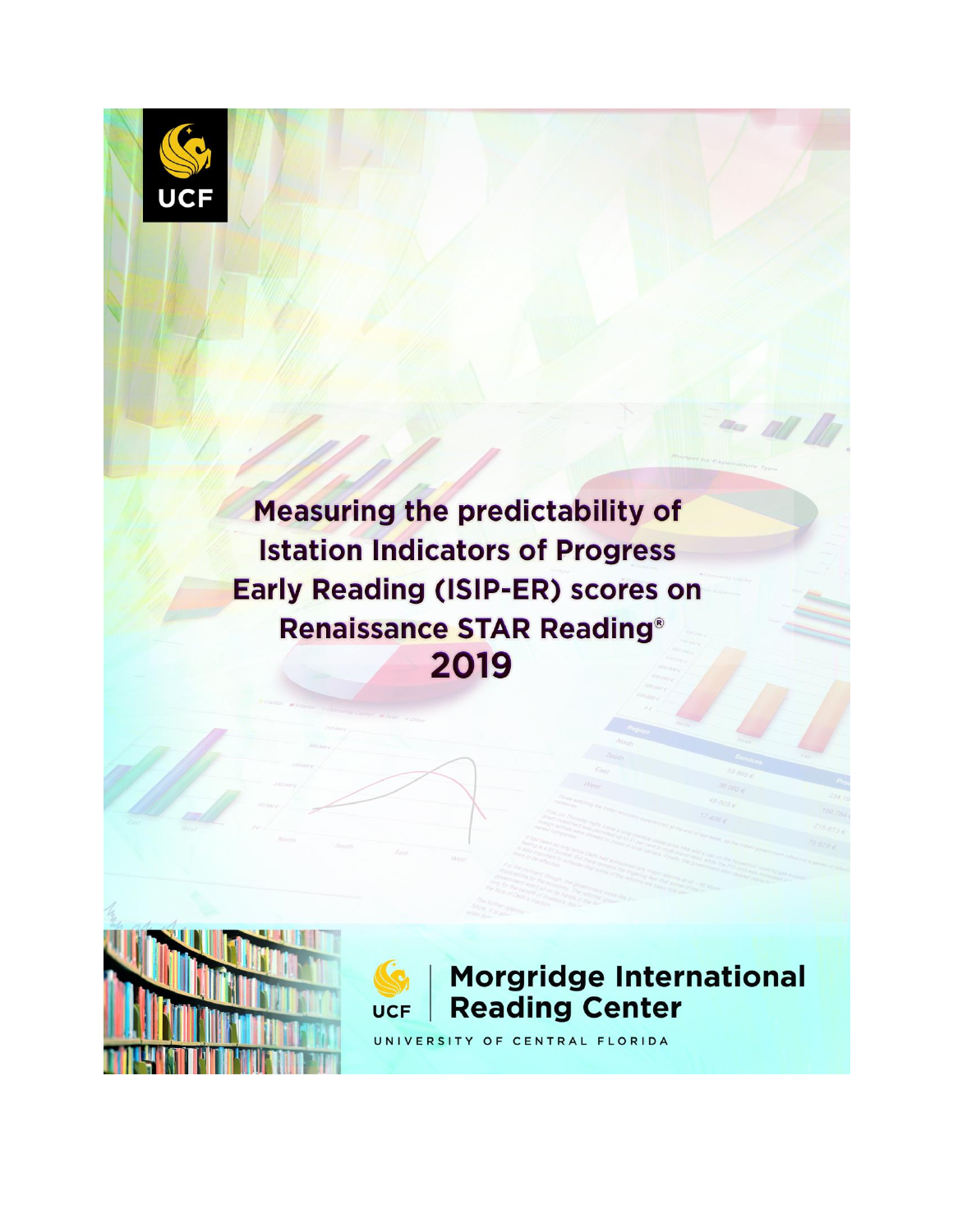## **Prepared by the University of Central Florida College of Community Innovation and Education Morgridge International Reading Center**

### **Research Study Title**

Measuring the Predictability of Istation Indicators of Progress Early Reading (ISIP-ER) scores on Renaissance STAR Reading® scores.

### **Purpose**

The following report has been prepared for Istation. The report is a predictability study of the Istation Indicators of Progress Early Reading (ISIP-ER) scores to the Renaissance STAR Reading® scores. Included in this report are charts, tables, and figures demonstrating the predictability of the ISIP-ER scores to STAR scores with a sample of student data (*N* = 988). The data in this report does not identify individual districts, schools, or students.

### **University of Central Florida Research Team Members:**

#### **Principal Investigator:**

Laurie O. Campbell, Ed.D., *Assistant Professor*

#### **Co-Principal Investigator:**

Glenn W. Lambie, Ph.D., *Professor and Associate Dean* 

#### **Postdoctoral Scholar:**

Claudia C. Sutter, Ph.D.*, Postdoctoral Scholar*

#### **Graduate Research Assistant:**

Jessica Tinstman Jones, *Graduate Research Assistant*

#### **Contact Information:**

Dr. Laurie O. Campbell University of Central Florida 4143 Andromeda Loop, Orlando, FL 32816 [locampbell@ucf.edu](mailto:locampbell@ucf.edu)

### **Citation**

Campbell, L. O., Sutter, C. C., Lambie, G. W., & Tinstman Jones, J. (2019). *Measuring the predictability of Istation Indicators of Progress Early Reading (ISIP-ER) scores on Renaissance STAR Reading® scores.* University of Central Florida. www.ucf.edu/mirc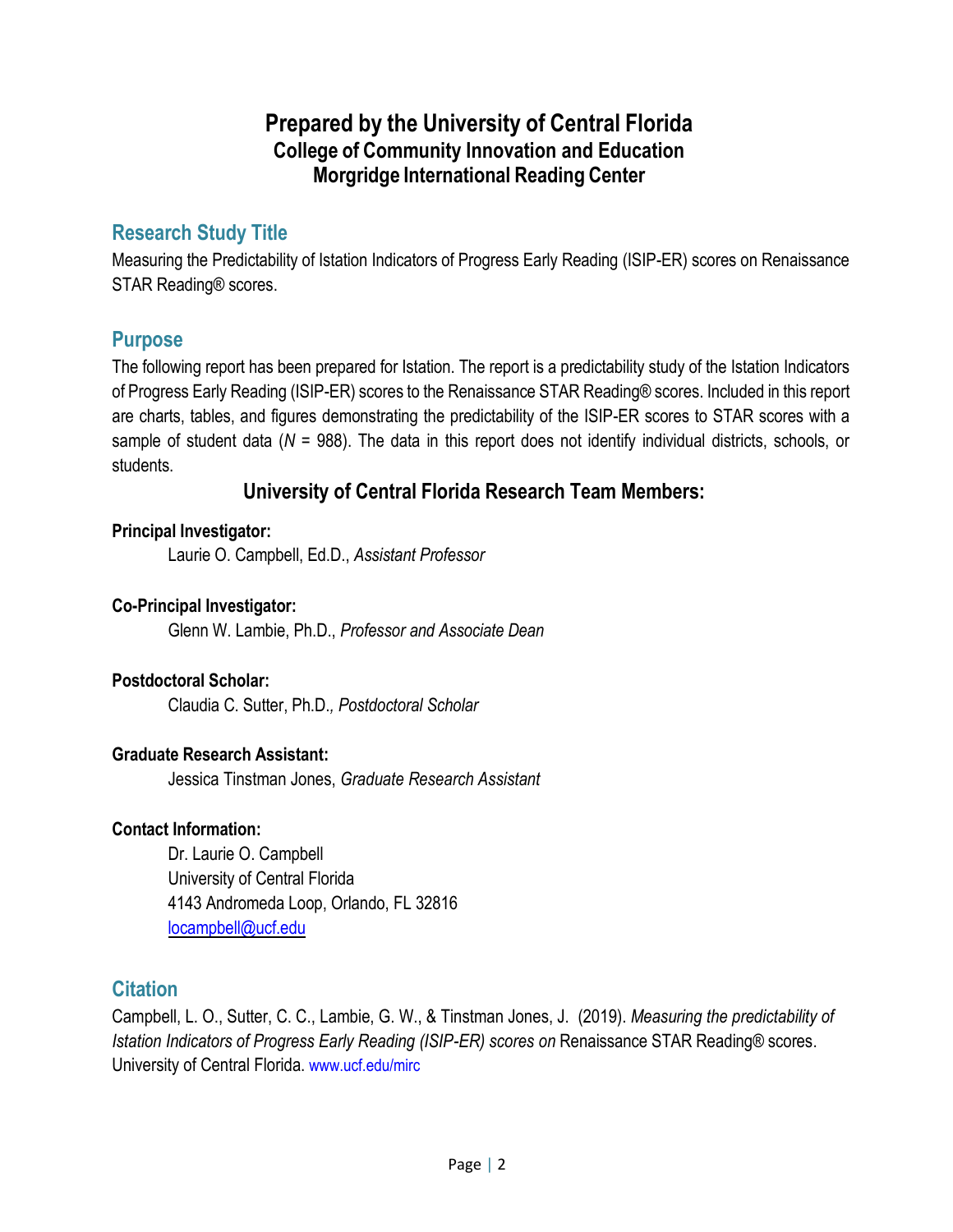## **Abstract**

The study described herein provides evidence that Istation's Indicators of Progress (ISIPTM) Reading cut scores can predict the STAR Reading Assessment (STAR) statewide examination scores for all achievement levels among first and second grade students. The study examined kindergarten, first, and second grade ISIP-ER scores (Overall Reading Ability and Reading Comprehension) and STAR Reading scores. All data came from one county in the state of Florida and was collected during the 2017-2018 school year. A simple linear regression analysis was conducted to determine the correlation of the STAR Reading Scaled scores and the ISIP-ER overall reading scores, *R* =.83 (69% of the variance explained) and comprehension *R* =.56 (31% of the variance explained). ISIP-ER scaled scores had a strong correlate to the STAR scores. Predictability "bands" were computed to identify the ISIP-ER cut scores that predict STAR Reading scores for all achievement levels.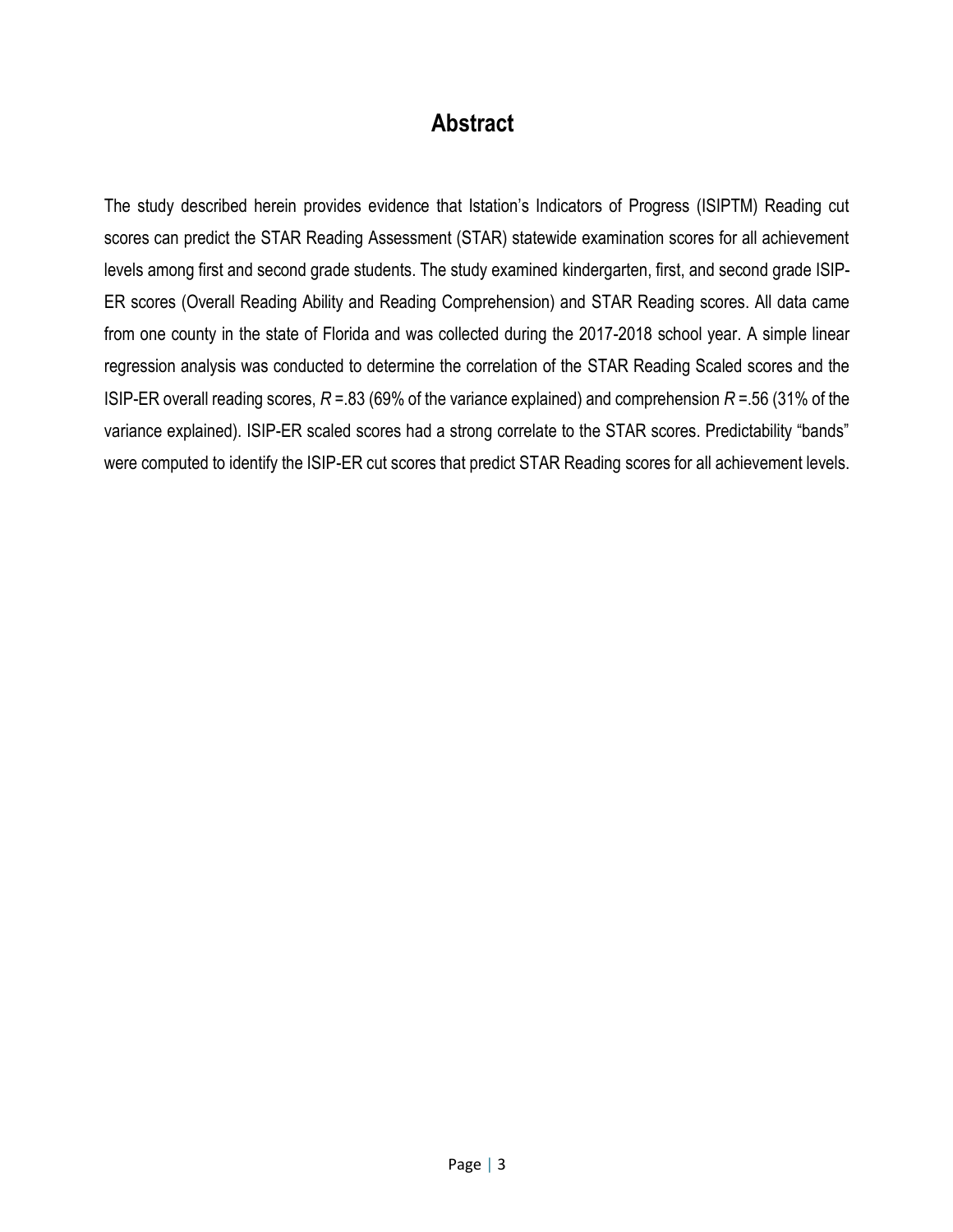# **Table of Contents**

| Abstract                           | . 3 |
|------------------------------------|-----|
| Introduction                       | . 5 |
| Literature                         | . 5 |
| <b>School District Information</b> | . 7 |
| <b>Methods</b>                     | . 8 |
| Analysis                           | . 9 |
| Conclusion                         | .15 |
| References                         | .16 |
| Appendix A                         | .19 |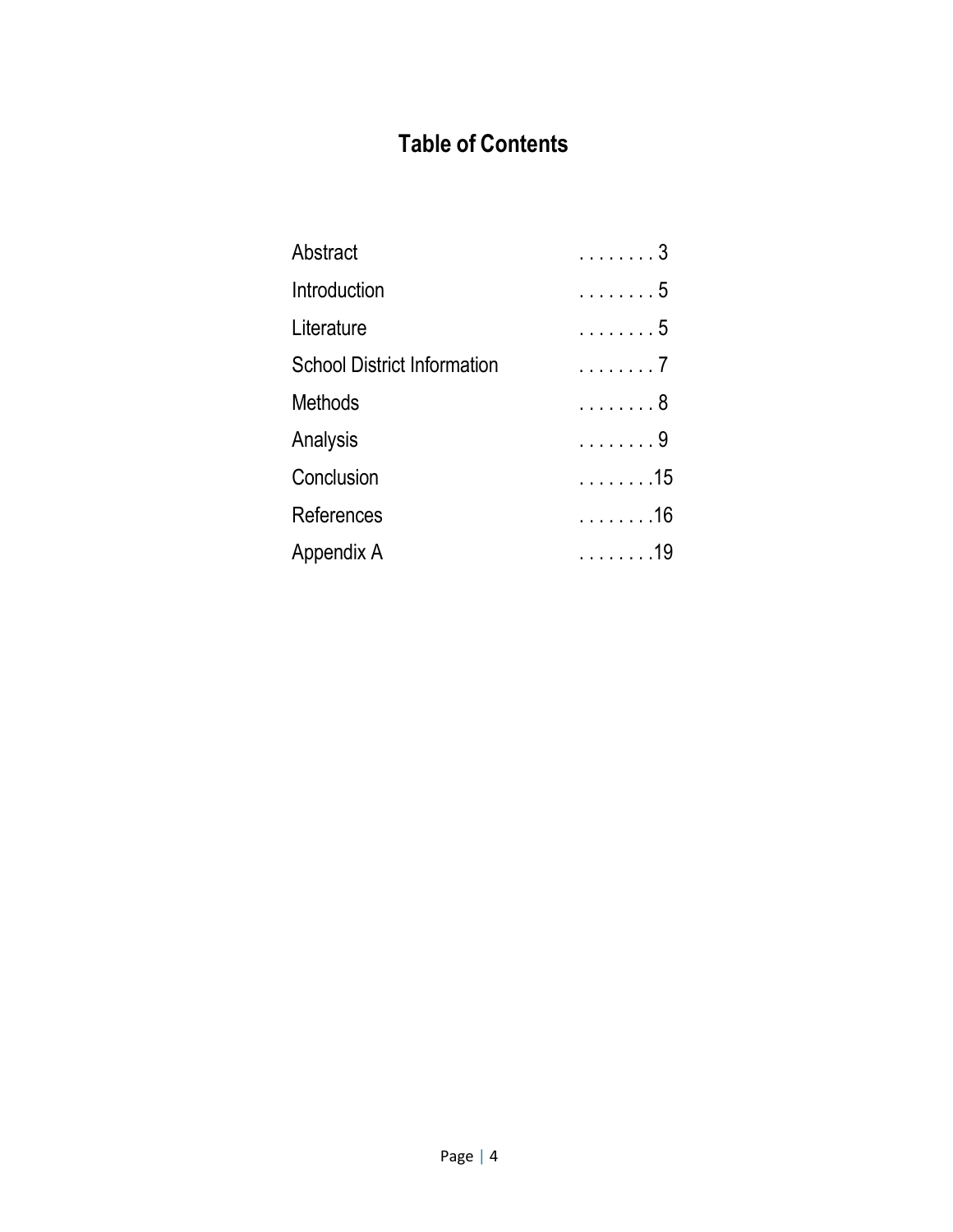### **Introduction**

The purpose of this study is to determine (a) the predictability of Istation's Indicators of Progress Early Reading (ISIP-ER) overall scaled scores and reading comprehension subtest scores related to the Renaissance STAR Reading® (STAR) scores and (b) the cut scores of the ISIP-ER and the STAR based on achievement level. Obtaining the predictability of a curriculum-based measure like ISIP-ER scores on a high stakes assessment like the STAR can provide early awareness of students' yearly progress towards reaching expected state standards (Miller, Bell, & McCallum, 2015). Further, ISIP-ER can provide evidence of how students are meeting formative benchmarks, and the resulting data can provide a pathway to personalized instructional decision-making (Campbell, Lambie, & Planinz, 2017).

The predictability of ISIP-ER scores may inform students, families, and educators of the areas of needed remediation for the STAR. The following report provides evidence of predictability and subsequent cut scores for the ISIP-ER and STAR. The following two research questions guided this study:

> **Research Question 1**. To what level does the ISIP-ER (overall and reading comprehension scores) predict kindergarten, first and second grade students' STAR scores? **Research Question 2.** What are the cut scores as determined by the confidence interval of the ISIP-ER relationship to kindergarten, first, and second grade students' STAR levels of achievement?

## **Review of Related Literature**

Computer-adaptive testing (CAT) is computer-based testing that adjusts to encourage student growth by adapting test difficulty to meet the unique needs of each student based on his or her progress and performance on earlier questions. For instance, if a student answers a question incorrectly, CATs reduce the difficulty level of the upcoming questions. Conversely, if a student answers correctly, the difficulty is increased. Through these personalized adjustments, students' literacy skills are sharpened.

#### **Istation's Indicators of Progress Early Reading (ISIP-ER)**

ISIP-ER is a computer-adaptive, Internet-delivered, curriculum-based measure, for students in kindergarten through third grade. Educators utilize ISIP-ER for continuous progress monitoring of students' reading abilities. The composition of the overall reading scaled score for grade three is derived from the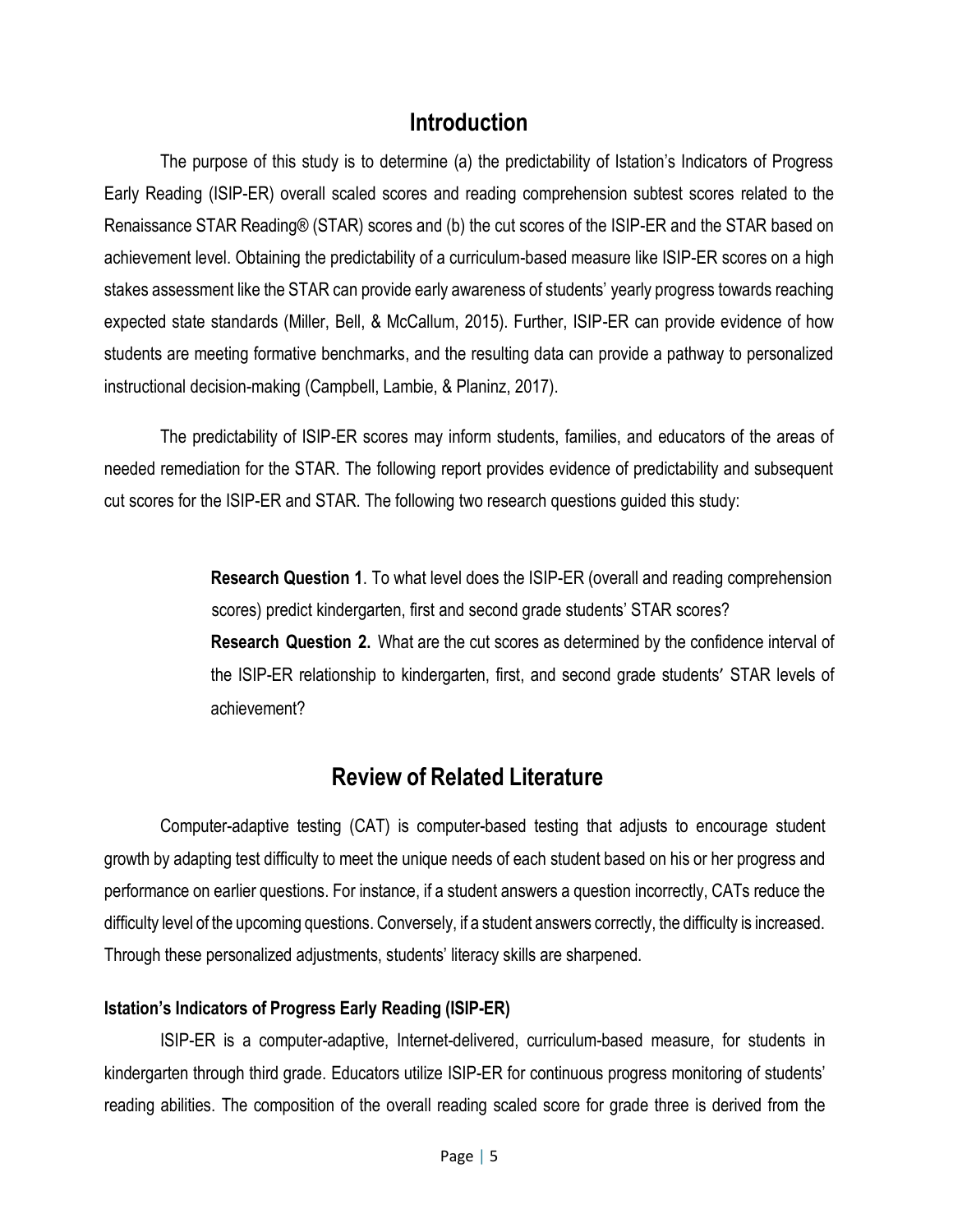following subtests: (a) reading comprehension, (b) spelling, and (c) vocabulary (Matthes, Torgeson, & Herron, 2011; 2016). ISIP-ER takes approximately 20 to 40 minutes to complete. Although the ISIP-ER assessment is scheduled to be taken monthly, school districts typically have their students take the assessment four to six times per year based on previous observed usage and schedules (Campbell, Lambie, Hahs-Vaughn, & Bai, 2015; Campbell, Lambie, Planinz, & Pulse, 2016).

Previous predictive studies have concluded that the ISIP-ER is predictive of national (Hoelzle, 2012) and state-wide high-stakes assessment scores (Campbell, Lambie, & Sutter, 2018; Gaughin, 2011, Luo, Guang-Lea, & Molina, 2017; Patarapichayatham, 2016; 2017). The ISIP-ER test questions are computeradaptive and the test was built on two-parameter Item Response Theory (IRT). The ISIP-ER assessment considers the difficulty of the question and the performance and ability of the test-taker.

#### **STAR Reading Test**

Upon completion of a STAR Reading assessment, students receive scaled scores (SS) based on question difficulty and their total number of correct responses to demonstrate students' performance level. Renaissance Learning established the STAR Reading™ assessment in 1996. Renaissance Learning developed the STAR Early Literacy™ to meet the needs of students ranging from pre-kindergarten to third grade. Star Early Literacy™ directs students through domains of Word Facility and Skills, Comprehension Strategies and Constructing Meaning, and Number and Operations and their sub-domains to foster literacy skill development. Benchmarks serve as the minimum performance scores expected of students to meet expectations for their grade-level and can aid instructors on identifying students in need of extra intervention or those that exceed expectations so that learning can be adapted for best skill development. Cut off scores serve a similar purpose, focusing on identifying students that need additional attention in order to meet gradelevel proficiency (see Table 1).

STAR Reading™ reliability was demonstrated through a norming study yielding split-half reliability coefficients between .88 and .91 by grade and .92 overall (Renaissance Learning, 2016). Alternate form reliability ranged from .80 to .90 (Renaissance Learning, 2016). Reliability of performance level scores were reviewed by the National Center on Response to Intervention (NCRTI) and the National Center on Intensive Intervention (NCII) with each determining strong reliability ratings (Renaissance Learning, 2016). STAR Reading™ scores display evidence of validity through correlations to the Comprehensive Test of Basic Skills, the Stanford Achievement Test, the California Achievement Test, the Metropolitan Achievement Test, and the Iowa Test of Basic Skills. For grades 1-6, the within-grade average concurrent validity coefficients ranged from .72 to .80 and predictive validity ranged from .69 to .72 (Renaissance Learning, 2016).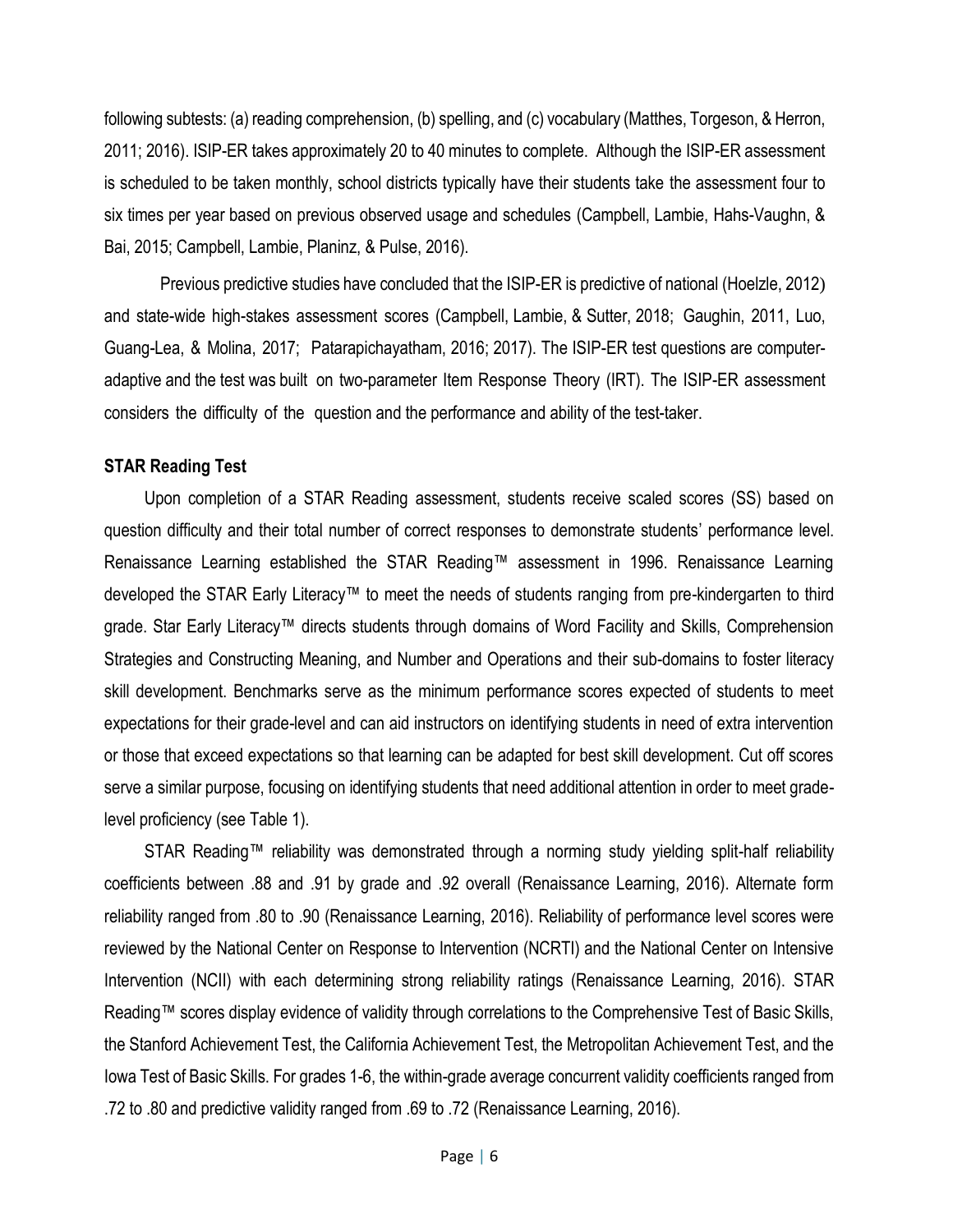|                |                   |                     | <b>Spring May</b>                           |                              |
|----------------|-------------------|---------------------|---------------------------------------------|------------------------------|
| Grade          | <b>Percentile</b> | <b>Scaled Score</b> | <b>Achievement Levels</b>                   | <b>Scaled Score</b><br>Range |
|                | 10                | 58                  | Level 1: Below 10 PR                        | $0 - 57$                     |
|                | 20                | 65                  | Urgent Intervention                         |                              |
| K              | 25                | 68                  | Level 2: 10-24 PR                           | $58 - 67$                    |
|                | 40                | 75                  | Intervention                                |                              |
|                | 50                | 80                  | Level 3: 25-39 PR                           | $68 - 74$                    |
|                | 75                | 104                 | On Watch                                    |                              |
|                | 90                | 182                 | Level 4: At/Above 40 PR                     | 75 - highest                 |
| Grade          | <b>Percentile</b> | <b>Scaled Score</b> | <b>Achievement Levels</b>                   | <b>Scaled Score</b><br>Range |
|                | 10                | 73                  | Level 1: Below 10 PR<br>Urgent Intervention | $0 - 72$                     |
|                | 20                | 82                  |                                             |                              |
|                | 25                | 86                  | Level 2: 10-24 PR                           | $73 - 85$                    |
| 1              | 40                | 105                 | Intervention                                |                              |
|                | 50                | 139                 | Level 3: 25-39 PR                           | $86 - 104$                   |
|                | 75                | 230                 | On Watch                                    |                              |
|                | 90                | 323                 | Level 4: At/Above 40 PR                     | 105 - highest                |
| Grade          | <b>Percentile</b> | <b>Scaled Score</b> | <b>Achievement Levels</b>                   | <b>Scaled Score</b><br>Range |
|                | 10                | 139                 | Level 1: Below 10 PR                        | $0 - 138$                    |
|                | 20                | 199                 | Urgent Intervention                         |                              |
|                | 25                | 222                 | Level 2: 10-24 PR                           | 139 - 221                    |
| $\overline{2}$ | 40                | 279                 | Intervention                                |                              |
|                | 50                | 317                 | Level 3: 25-39 PR                           | $222 - 278$                  |
|                | 75                | 421                 | On Watch                                    |                              |
|                | 90                | 519                 | Level 4: At/Above 40 PR                     | $279 -$ highest              |

**Table 1.** *STAR Achievement Percentiles and Scale Scores Grades K, 1 and 2*

Renaissance Learning (2016)

# **School District Information:**

#### **Southeastern County School District Demographics**

The southeastern district serves 8,676 students in its 16 schools, both traditional and charter. Schools in the district serve various grade-level ranges, depending on the need and location: (a) PK-5, (b) K-5, (c) PK-8, (d) K-8, (e) 6-8, (f) 6-12, and (g) 9-12. The district's demographics indicate that 46.2% of students identify as white, non-Hispanic, 38.5% report as Hispanic, 10.9% describe themselves as black, non-Hispanic, and the remaining 2.5% are deemed as "other". Academic diversity includes students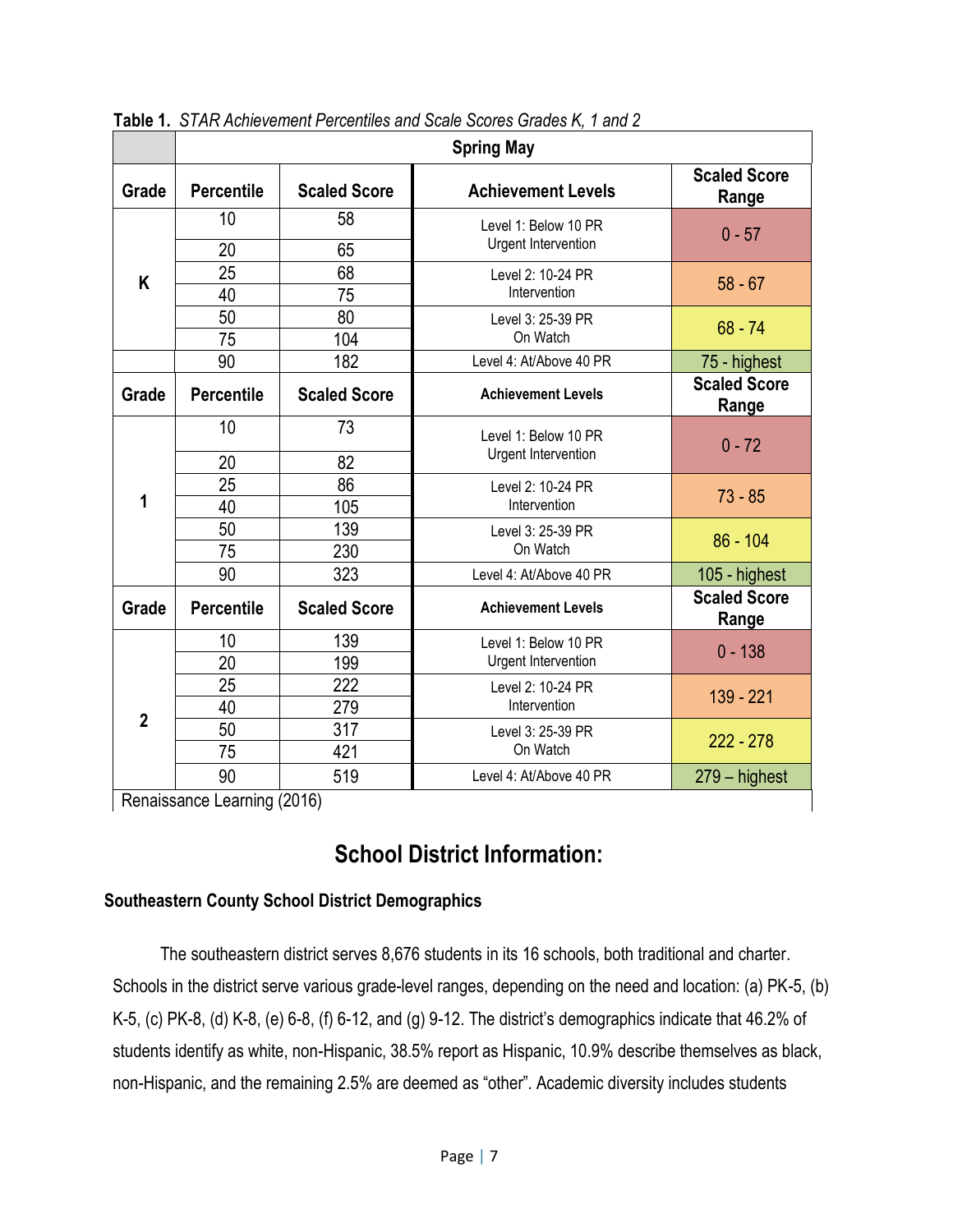enrolled in exceptional student education (17.9%) and gifted programs (4.0%). The socioeconomic status of students within the district includes 51% of students qualifying for free and reduced-price.

### **Methods**

Results from kindergarten, first, and second grade students ISIP-ER and STAR Reading tests from the 2017- 2018 school year were used to conduct this study. Assessment results from the Spring Administration of the STAR and May ISIP-ER (overall and comprehension subtest) were compared.

### **Participants**

The sample (*N* = 988) were kindergarten (*n* = 45), first grade (*n* = 487), and second grade (*n* = 456) students from one county in the state of Florida. Race and ethnicity were reported as available (See Table 2). Students were included in the sample if they had both a spring ISIP-ER score and a spring STAR score.

| Grade              |           | Race      |              |           |                     |                                                       |                |                 |
|--------------------|-----------|-----------|--------------|-----------|---------------------|-------------------------------------------------------|----------------|-----------------|
|                    | Male      | Female    | Not Reported | White     | African<br>American | American<br>Indian (AI)*<br>Pacific<br>Islander (PI)* | Asian*         | Not<br>Reported |
| Kindergarten       | 19 (42%)  | 22 (49%)  | 4(9%         | 33 (72%)  | 8(18%)              | NA**                                                  | $NA**$         | $4^*$           |
| <b>First Grade</b> | 210 (43%) | 225 (46%) | 52 (11%)     | 370 (76%) | 62 (13%)            | 1 (PI) $*$                                            | $\overline{2}$ | 52 (11%)        |
| Second Grade       | 193 (42%) | 192 (42%) | 71 (16%)     | 336 (74%) | 46 (10%)            | 1 $(AI)$ *                                            | 2              | 71 (16%)        |

**Table 2.** *Demographics of the Sample*

\* Percentage less than one-half percent. \*\*NA – Not Applicable

# **Analysis**

The purpose of this study was to determine predictability ISIP-ER scores on STAR scores and to determine the cut scores relative to the STAR achievement levels for kindergarten and grades one and two. Scores for first and second grade students were evenly distributed for both ISIP and STAR. Scores for the kindergarten sample were skewed to the right. The skewness was expected based on the small sample size (Piovesana, & Senior, 2018). The descriptive statistics of both ISIP reading scores (overall reading ability and reading comprehension) as well as the STAR reading scaled scores are presented in Table 3.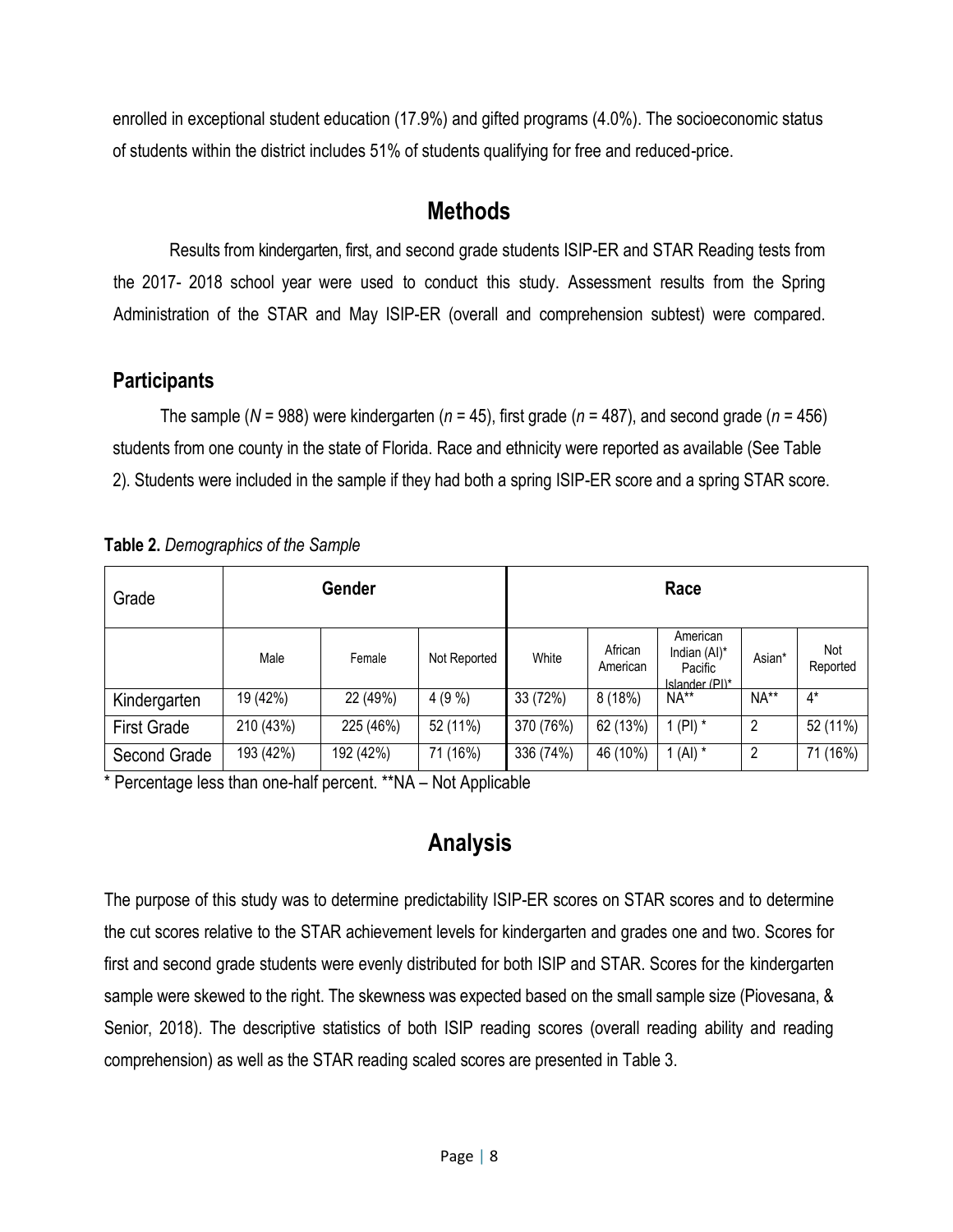| Grade        | N   | <b>ISIP Overall Reading</b><br><b>Ability</b> |       | <b>ISIP Reading</b><br>Comprehension |           | <b>STAR</b> |       |
|--------------|-----|-----------------------------------------------|-------|--------------------------------------|-----------|-------------|-------|
|              |     | М                                             | SD    | М                                    | <b>SD</b> | Μ           | SD    |
| Kindergarten | 45  | 208.81                                        | 11.94 | $***$                                | $***$     | 128.76      | 64.19 |
| Grade 1      | 487 | 219.66                                        | 19.19 | 221.29                               | 21.46     | 211.63      | 121.3 |
| Grade 2      | 456 | 239.36                                        | 19.63 | 242.63                               | 27 14     | 369.62      | 156.0 |

#### **Table 3.** *Descriptive Statistics of the Assessment Scores*

\*\*No comprehension score for kindergarten students

To determine the correlation of the ISIP-ER overall score to the STAR scores, a Pearson's *r* was conducted. The ISIP-ER (overall scores) and STAR scores correlated (*r* = .83 *p* < .001). The effect size for the identified correlation was large, explaining 69% of the variance (Cohen, 1988; 1992). Therefore, the ISIP-ER overall scores had a strong correlation with the STAR Reading test scores (see Table 4).

The ISIP-ER reading comprehension subscale scores correlated with the STAR scores (*r* = .56, p < .001), explaining 31% of the variance. Therefore, both the ISIP-ER overall scores and reading comprehension subscale scores had a strong correlation with the STAR Reading test scores.

**Table 4**. *Pearson Product-Moment Correlation Coefficients and Effect Size Interpretation*

|                                    | <b>ISIP-ER Overall MAY</b> | r <sub>2</sub> | <b>ISIP-ER Reading</b><br><b>Comprehension MAY</b> | $\mathbf{r}$ |
|------------------------------------|----------------------------|----------------|----------------------------------------------------|--------------|
| <b>Scaled Score</b><br><b>STAR</b> | .83                        | .69            | .56                                                | .31          |
| <b>Effect Size</b>                 |                            | Large          |                                                    | Moderate     |

Using SPSS software version 24, two simple linear regression analyses were conducted to determine the predictability of the overall ISIP-ER reading scores to the students' STAR scores. The ISIP-ER Overall Reading Ability score was the predictor (independent) variable, and the STAR Reading score was the outcome (dependent) variable. In the second regression, the ISIP-ER Reading Comprehension score was the predictor variable, and the STAR Reading score was the outcome variable. The *y*ˆ for kindergarten, first, and second grade data was computed.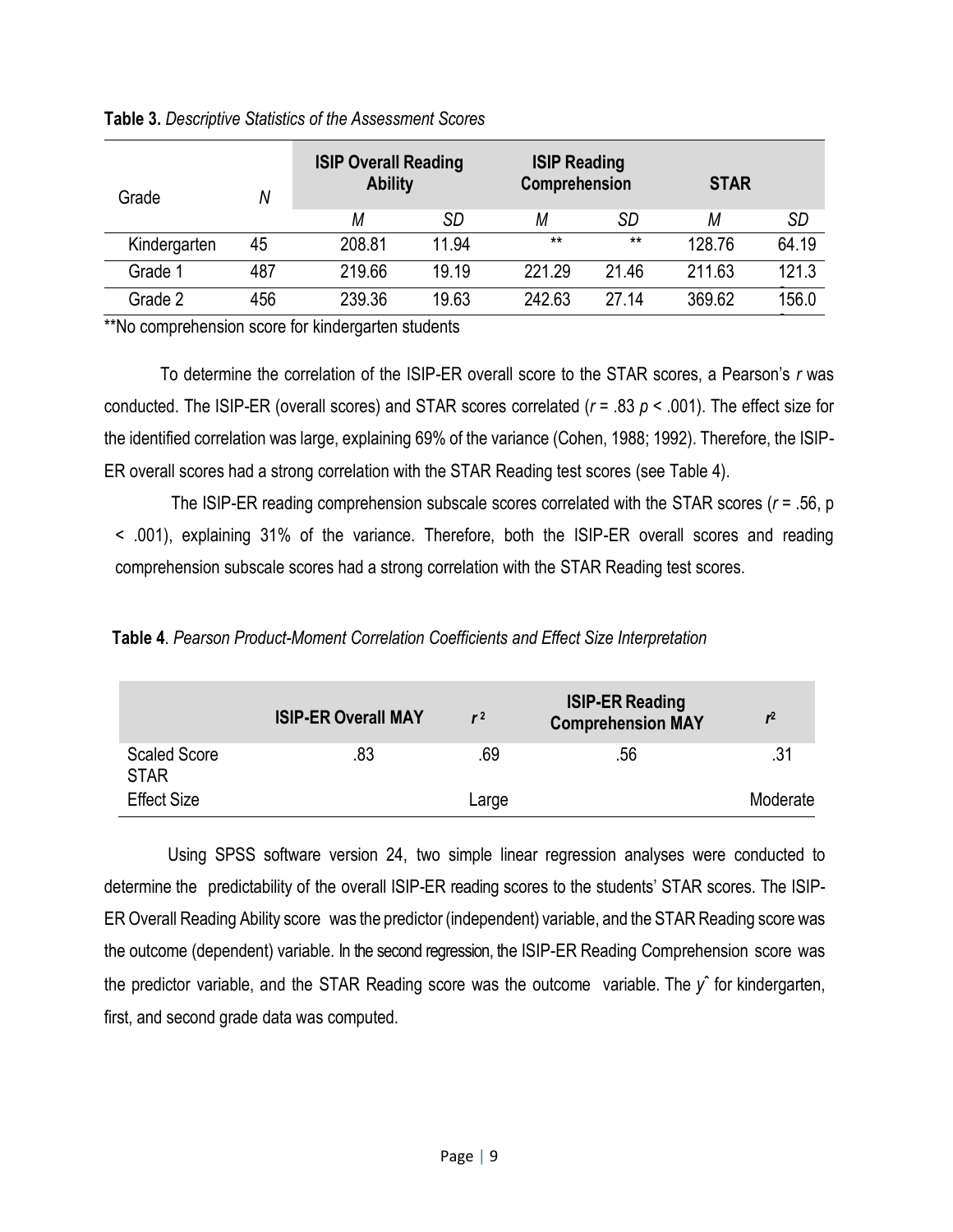#### **Simple Linear Regression Analysis: Research Question 1**

*To what level does the ISIP-ER (overall and reading comprehension scores for May) predict kindergarten, first, and second grade students STAR scores?*

For kindergarten ISIP-ER Overall Reading Ability, 42.1% of the variance in STAR Reading scores was predicted by the ISIP-ER Overall Reading Ability scores. The equation for predicting the STAR Reading score is: STAR = - 610.929 + 3.542 (ISIP Overall score) + e. The intercept was - 610.929. The STAR Reading score was - 610.929 as ISIP-ER Overall score was zero. The slope for ISIP-ER Overall Reading Ability was 3.542, indicating that the STAR Reading score was - 607.387 (- 610.929 + 3.542) as the ISIP-ER Overall Reading Ability score increases 1 unit.

For first grade ISIP-ER Overall Reading Ability, 55.4% of the variance in STAR Reading scores was predicted by the ISIP-ER Overall Reading Ability scores. The equation for predicting the STAR Reading score is: STAR = - 823.325 + 4.712 (ISIP Overall score) + e. The intercept was - 823.325. The STAR Reading score was - 823.325 as ISIP-ER Overall score was zero. The slope for ISIP-ER Overall Reading Ability was 4.712, indicating that the STAR Reading score was - 818.613 (- 823.325 + 4.712) as the ISIP-ER Overall Reading Ability score increases 1 unit (See Figure 1). For first grade ISIP-ER Reading Comprehension, 59.1% of the variance in STAR Reading was predicted from ISIP-ER Reading Comprehension scores. The equation for predicting the STAR Reading score is: STAR = - 751.212 + 4.351 (ISIP Overall score) + e. The intercept was - 751.212. The STAR Reading score was - 751.212 as ISIP- ER Overall score was zero. The slope for ISIP-ER Reading Comprehension was 4.351, indicating that the STAR Reading score was - 746.861 (- 751.212 + 4.351) as the ISIP-ER Reading Comprehension score increases 1 unit. ISIP-ER overall scores and reading comprehension subscale scores were significant predictors of the STAR scores for student in grade one.

For second grade ISIP-ER Overall Reading Ability, 63.2% of the variance in STAR Reading was predicted from ISIP-ER Overall Reading Ability scores. The equation for predicting the STAR Reading score is: STAR = - 1108.938 + 6.170 (ISIP Overall score) + e. The intercept was - 1108.938. The STAR Reading score was - 1108.938 as ISIP-ER Overall score was zero. The slope for ISIP-ER Overall Reading Ability was 6.170, indicating that the STAR Reading score was - 1102.768 (- 1108.938 + 6.170) as the ISIP-ER Overall Reading Ability score increases 1 unit. ISIP-ER overall scores were significant predictors of the STAR scores for students in grade two. For second grade ISIP-ER Reading Comprehension, 48.5% of the variance in STAR Reading was predicted from ISIP-ER Reading Comprehension scores. The equation for predicting the STAR Reading score is: STAR = - 582.023 + 3.916 (ISIP Overall score) + e. The intercept was - 582.023.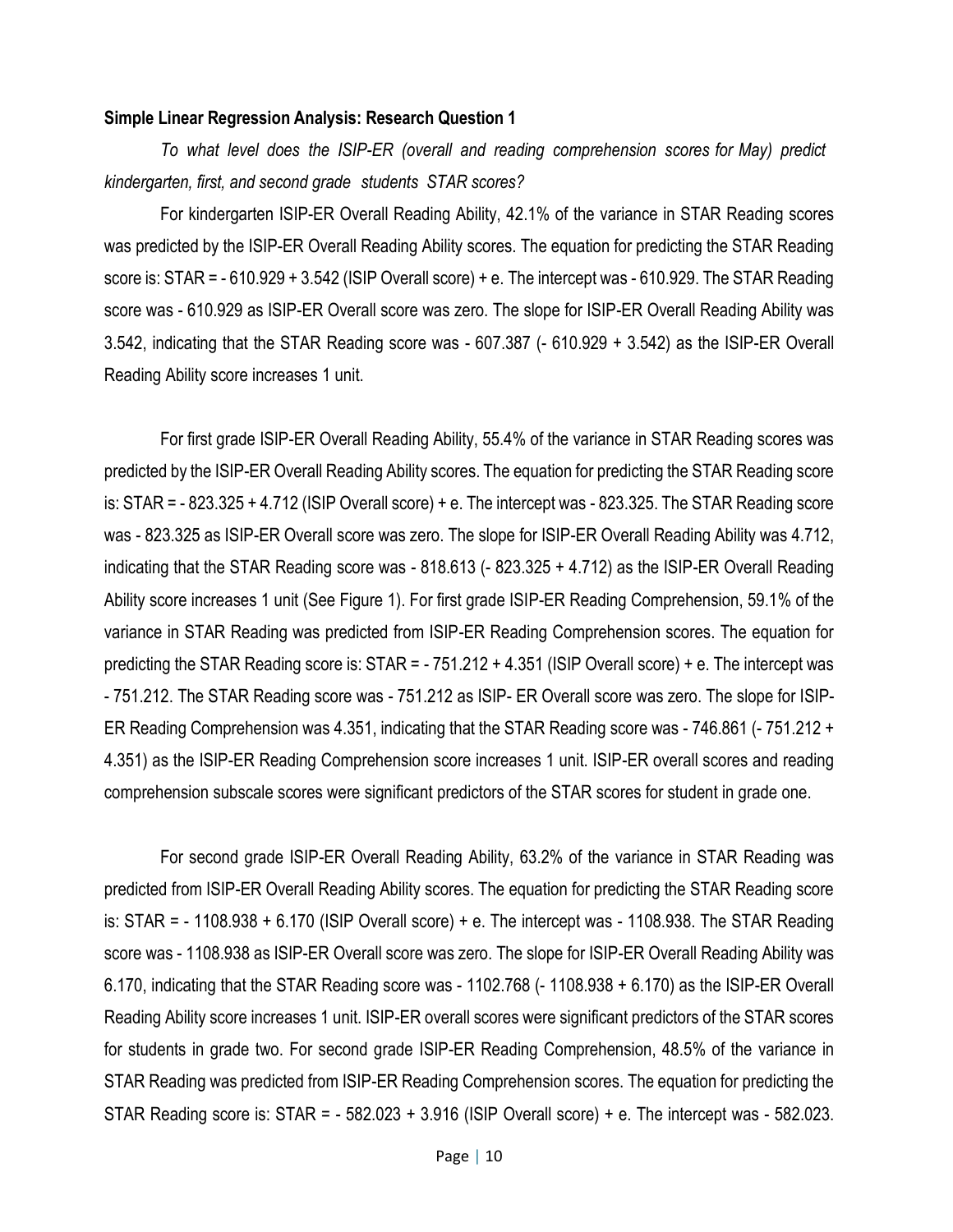The STAR Reading score was - 582.023 as ISIP- ER Overall score was zero. The slope for ISIP-ER Reading Comprehension was 3.916, indicating that the STAR Reading score was - 577.777 (- 582.023 + 3.916) as the ISIP-ER Reading Comprehension score increases 1 unit. ISIP-ER overall scores and reading comprehension subscale scores were significant predictors of the STAR scores for student in grade two.

#### **Area Under the Receiver Operating Characteristic (AUC).**

To determine the overall ability of the ISIP ER to predict the score above and below the 40th percentile by grade the statistical technique Receiver Operator Characteristic (ROC) curve and the Area Under the Receiver Operating Characteristic (AUC) was analyzed. The analysis of the ROC curve is a plot of the curve indicating the true positive rate for all of the classifications in the data set. The AUC has perfect accuracy at 1. For the purpose of this analysis only the AUC was reported. For Grade 1, the overall accuracy as determined by the AUC was area .917 (SE .013), which is interpreted to have high accuracy, *p* <.001 with CI .892 - .942. (Swets, 1996). For Grade 2, the overall accuracy as determined by the AUC was area .908 (SE .014), which is interpreted to have high accuracy, *p* <.001 with CI .880 - .936 (Swets, 1996). Finally, for kindergarten, the overall accuracy as determined by the AUC was area .43 (SE .067), *p* =.001 with CI .711 - .974.

#### **Research Question 2: Confidence Intervals**

*What are the cut scores of the ISIP-ER in relationship to kindergarten, first, and second grade students' STAR levels of achievement?* 

To answer research question two, confidence intervals (CIs) were computed. Prediction bands occur in a regression analysis. The goal of a prediction band is to cover with a prescribed probability the values of one or more future observations for the same population from which a given dataset was sampled. There are two types of prediction bands: (a) confidence interval (CI) and (b) prediction interval (PI). A CI is used in statistical analysis to represent the uncertainty in an estimate of a curve or function of the data. The 95% confidence intervals enclose the area one can be 95% certain contains the true curve. With many data points, the CIs will be near the line or curve, and most of the data will lie outside the CIs. The 95% PIs enclose the area expected to enclose 95% of future data points, which are wider than confidence bands, and are much wider with larger datasets.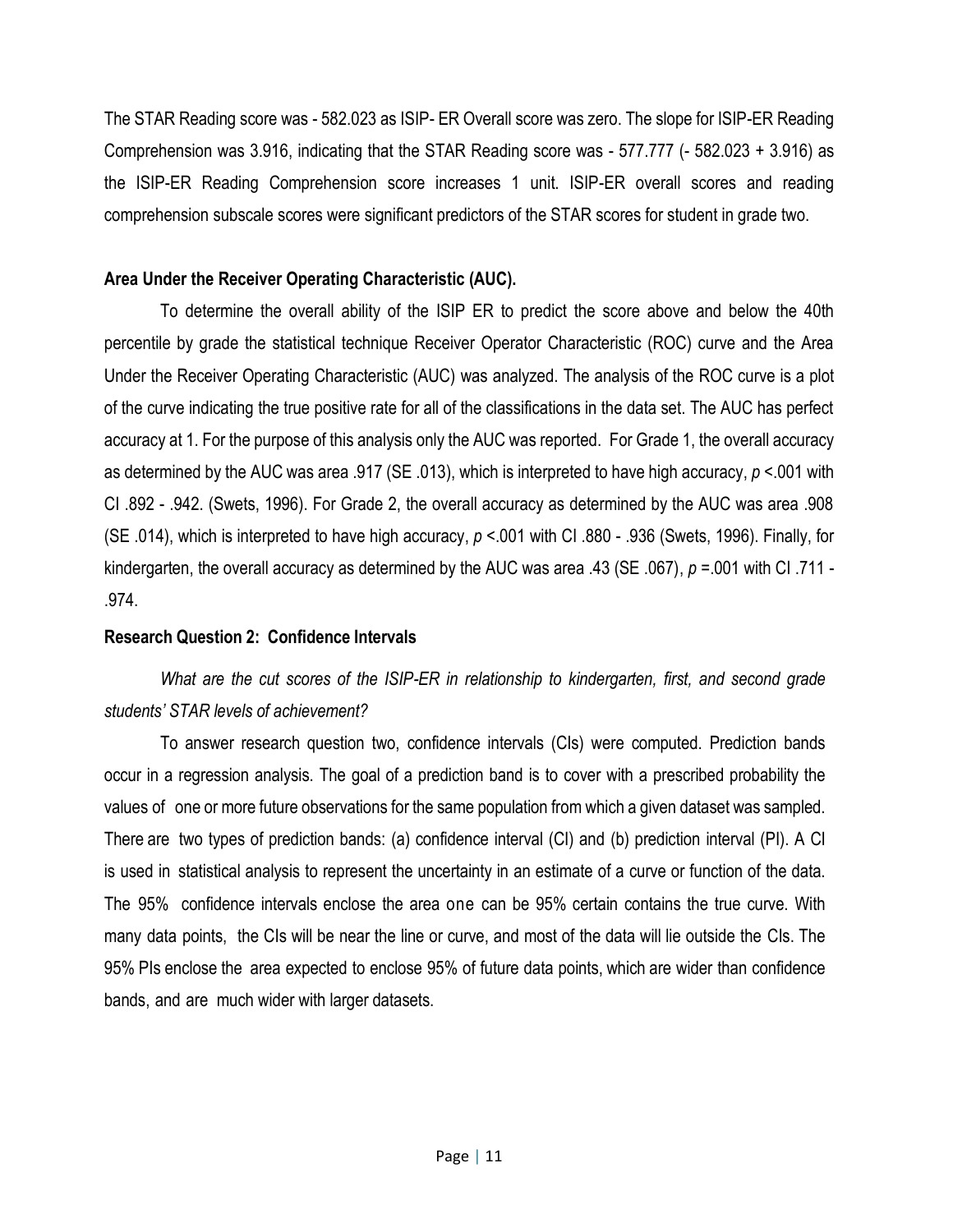The CI for the average expected value of y for a given x\* is as follows:

$$
E(\mathbf{y} \mathbf{I} \mathbf{x}^*) = \hat{\mathbf{y}} \pm t_{n-2}^* \sqrt{\frac{1}{n} + \frac{(\mathbf{x}^* - \overline{\mathbf{x}})^2}{(n-1)\mathbf{s}_x^2}}
$$

where  $s<sub>v</sub>$  is the standard deviation of the residuals, calculated as

$$
s_y = \sqrt{\frac{\sum (y_i - \hat{y}_i)^2}{n-2}}.
$$

ISIP-ER reading overall scores and ISIP-ER reading comprehension subscale scores upper and lower bound CI were selected to develop the cut point. The CI was applied to obtain the prediction band from simple linear regression results. The confidence level was set at 0.95. ISIP-ER prediction bands for overall reading ability scores were calculated to predict STAR scores by Achievement Level (See Table 5). Achievement levels were provided by the Renaissance Learning Inc. (See Table 1). STAR scores in Achievement Level 1 identify the need of immediate intervention for students. The cut score for STAR Achievement Level 4 is 208 for kindergarten, 226 for first grade, and 246 for second grade (See Table 5).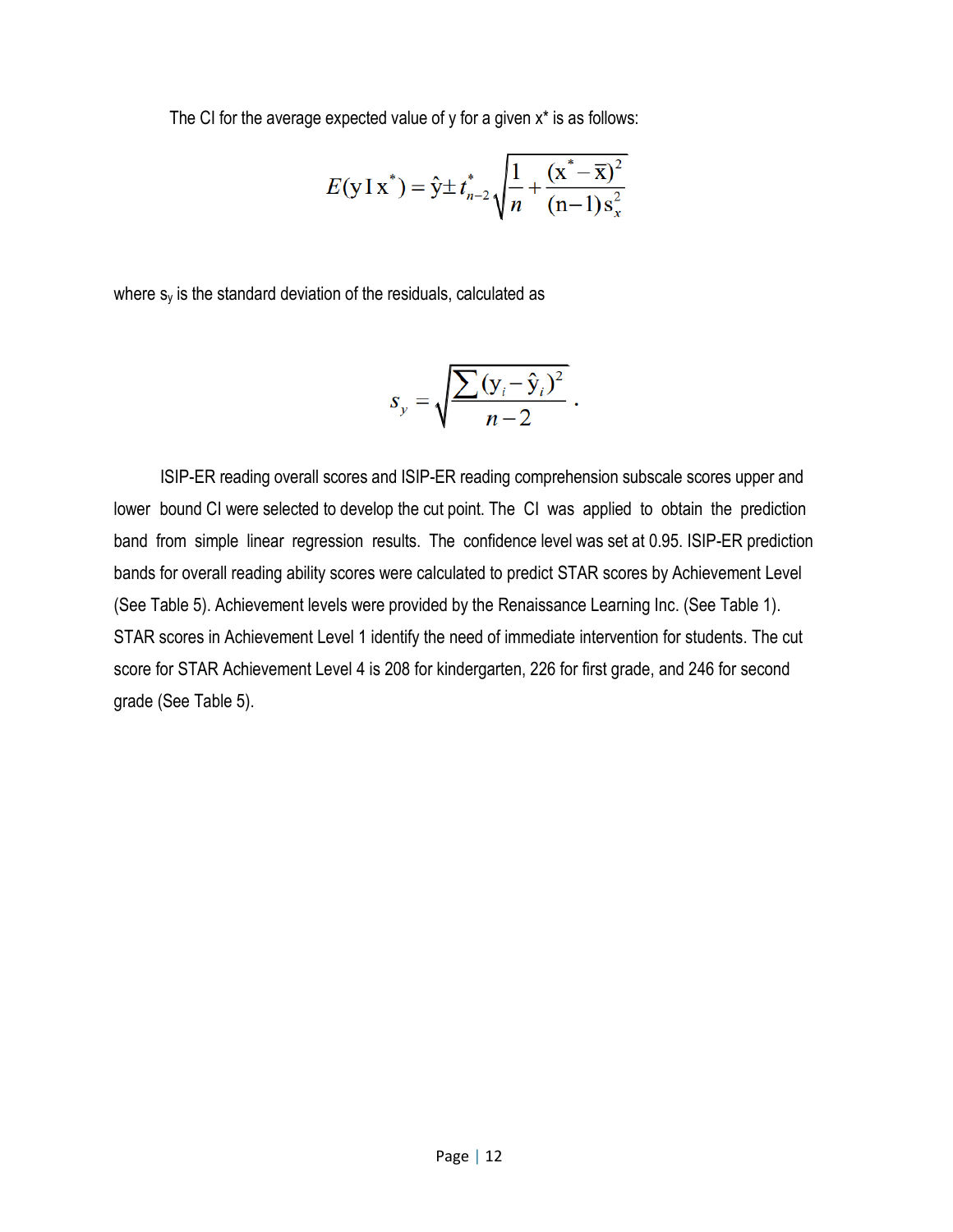|                | <b>ISIP Reading Overall Score</b>                       |                                                             |                                            |                                        |                           |  |  |  |  |  |  |  |
|----------------|---------------------------------------------------------|-------------------------------------------------------------|--------------------------------------------|----------------------------------------|---------------------------|--|--|--|--|--|--|--|
| Grade          | Achievement<br><b>Levels</b>                            | Level 1<br><b>Below 10 PR</b><br><b>Urgent Intervention</b> | Level 2<br>10-24 PR<br><b>Intervention</b> | Level 3<br>25-39 PR<br><b>On Watch</b> | Level 4<br>At/Above 40 PR |  |  |  |  |  |  |  |
|                | <b>ISIP-ER</b><br>overall scores                        | $***$                                                       | 182 - 219                                  | 189 - 206                              | $208 - 216$               |  |  |  |  |  |  |  |
| K              | <b>ISIP-ER Overall Lower</b><br><b>Bound Cut Scores</b> | $***$                                                       | 182                                        | 189                                    | 208                       |  |  |  |  |  |  |  |
|                | <b>STAR Reading</b><br>Confidence Interval Bands        | $0 - 57$                                                    | $58 - 67$                                  | $68 - 74$                              | 75 – highest              |  |  |  |  |  |  |  |
|                | ISIP-ER<br>overall scores                               | 185 - 197                                                   | 195 - 204                                  | $206 - 212$                            | $226 - 229$               |  |  |  |  |  |  |  |
| 1              | <b>ISIP-ER Overall Lower</b><br><b>Bound Cut Scores</b> | 185                                                         | 195                                        | 206                                    | 226                       |  |  |  |  |  |  |  |
|                | <b>STAR Reading</b><br>Confidence Interval Bands        | $0 - 72$                                                    | $73 - 85$                                  | $86 - 104$                             | $105 -$ highest           |  |  |  |  |  |  |  |
|                | ISIP-ER<br>overall scores                               | $202 - 212$                                                 | $214 - 223$                                | 224 - 232                              | $246 - 249$               |  |  |  |  |  |  |  |
| $\overline{2}$ | <b>ISIP-ER Overall Lower</b><br><b>Bound Cut Scores</b> | 202                                                         | 214                                        | 224                                    | 246                       |  |  |  |  |  |  |  |
|                | <b>STAR Reading</b><br>Confidence Interval Bands        | $0 - 138$                                                   | 139 - 221                                  | $222 - 278$                            | $279 -$ highest           |  |  |  |  |  |  |  |

\*\*\* No students in this range.

As an example, for first grade students, the prediction band for Achievement Level 1 (below 10 PR, urgent intervention) was 185-197. The ISIP- ER Overall Reading Ability score at 197 is the cut score. Therefore, it is 95% certain that first grade students who have an ISIP- ER Overall Reading Ability score below 197 will score at Achievement Level 1 and that their STAR Achievement Level 1 cut score will be in the 0 - 72 range. In other words, first grade students who score equal to or lower than 197 on the ISIP-ER Overall Reading Ability will almost certainly achieve STAR Reading Achievement Level 1. For each achievement level, the prediction bands are indicated with 95% certainty. Likewise, the same pattern can be followed for all of the other STAR Achievement Levels.

To obtain STAR Reading Achievement Level 4, the prediction band ranges for the ISIP-ER overall reading ability scores range from 226 - 229 for first grade students. The ISIP-ER overall reading ability lower bound score of 226 is the cut score for Level 4 (at/above 40 PR). It is 95% certain that a group of first grade students who have an ISIP-ER Overall Reading Ability score of 226 or above will score at or above the 40<sup>th</sup> percentile on the STAR with the bound cut score of 105 or higher. In other words, a first grade student who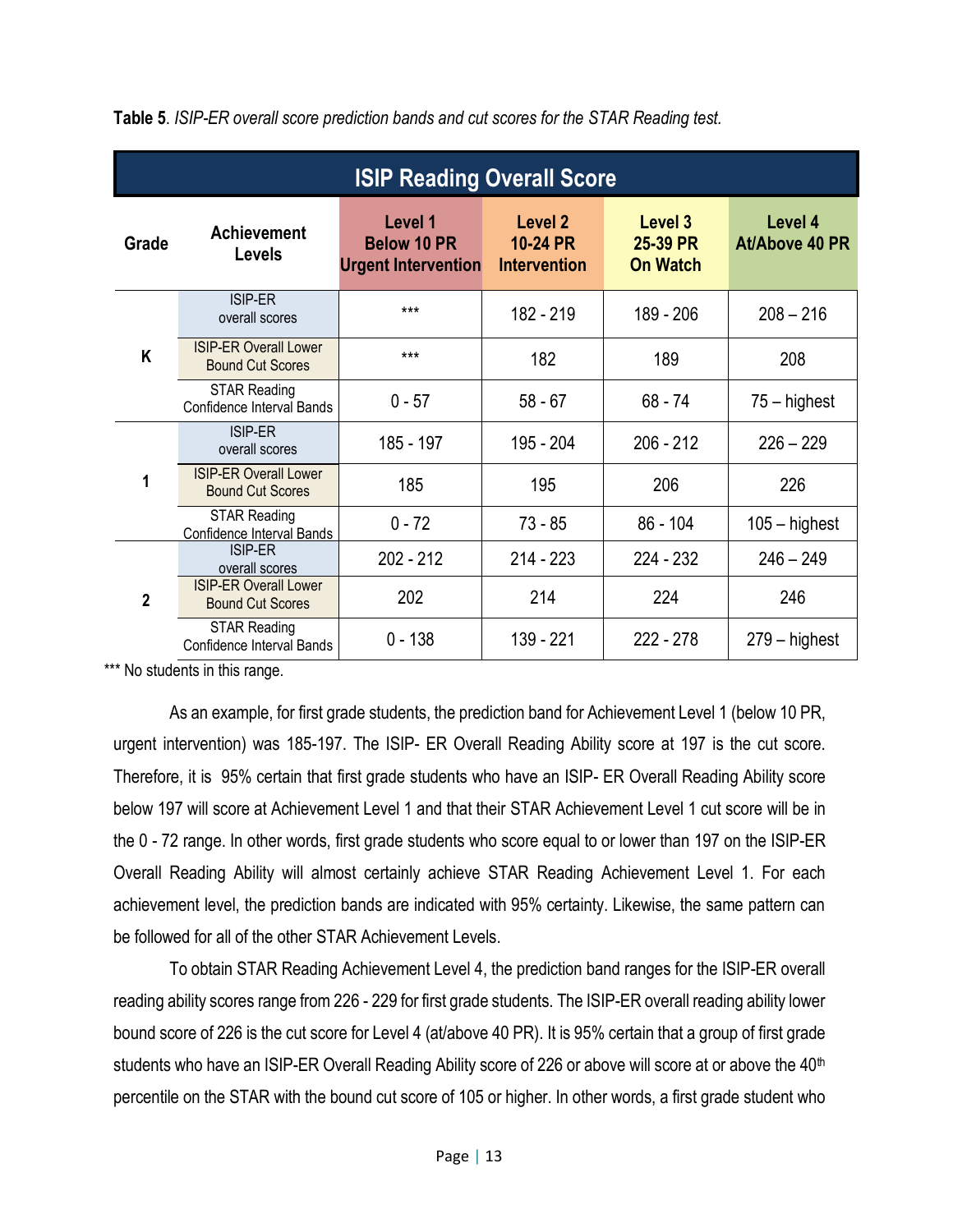score 226 or higher on ISIP-ER Overall Reading Ability will almost certainly achieve STAR Achievement Level 4.

#### **Reading Comprehension**

The ISIP-ER reading comprehension subtest was considered when determining cut scores for students in first and second grade. The prediction band ranges from 187 - 196 would indicate that a first grade student would be in Level 1 achievement (below 10<sup>th</sup> percentile; urgent intervention). The ISIP-ER Reading Comprehension lower bound cut score is 187 for this level. It is with 95% certainty that students who have an ISIP-ER Reading Comprehension score of 187 will score at STAR Reading Achievement Level 1 with a STAR range score of 0 - 72. In other words, first grade students who score between 187 - 196 on the ISIP-ER Reading Comprehension subtest will almost certainly achieve STAR Reading Achievement Level 1 (See Table 6).

|                | <b>ISIP Reading Comprehension Subtest</b>                     |                                                             |                                                   |                                        |                                            |  |  |  |  |  |  |  |
|----------------|---------------------------------------------------------------|-------------------------------------------------------------|---------------------------------------------------|----------------------------------------|--------------------------------------------|--|--|--|--|--|--|--|
| Grade          | <b>Achievement</b><br><b>Levels</b>                           | Level 1<br><b>Below 10 PR</b><br><b>Urgent Intervention</b> | Level 2<br><b>10-24 PR</b><br><b>Intervention</b> | Level 3<br>25-39 PR<br><b>On Watch</b> | Level 4<br><b>At/Above</b><br><b>40 PR</b> |  |  |  |  |  |  |  |
| 1              | <b>ISIP-ER</b><br>Comprehension scores                        | 187 - 196                                                   | 194 - 203                                         | $205 - 213$                            | 228 - 232                                  |  |  |  |  |  |  |  |
|                | <b>ISIP-ER Comprehension</b><br><b>Lower Bound Cut Scores</b> | 188                                                         | 195                                               | 207                                    | 212                                        |  |  |  |  |  |  |  |
|                | <b>STAR Reading</b><br><b>Confidence Interval Bands</b>       | $0 - 72$                                                    | $73 - 85$                                         | $86 - 104$                             | $105 -$<br>highest                         |  |  |  |  |  |  |  |
|                | <b>ISIP-ER</b><br>Comprehension scores                        | 196 - 208                                                   | $217 - 228$                                       | $229 - 235$                            | 248 - 254                                  |  |  |  |  |  |  |  |
| $\overline{2}$ | <b>ISIP-ER Comprehension</b><br><b>Lower Bound Cut Scores</b> | 196                                                         | 217                                               | 229                                    | 248                                        |  |  |  |  |  |  |  |
|                | <b>STAR Reading</b><br>Confidence Interval Bands              | $0 - 138$                                                   | 139 - 221                                         | $222 - 278$                            | $279 -$<br>highest                         |  |  |  |  |  |  |  |

**Table 6.** *ISIP-ER Reading Comprehension Prediction Bands and Cut Scores for the STAR Reading.*

Note. Analyses for kindergarten students could not be computed due to the small number of students within the achievement levels.

# **Conclusions**

Overall, the study indicates the ISIP-ER assessment scores are predictive of the kindergarten,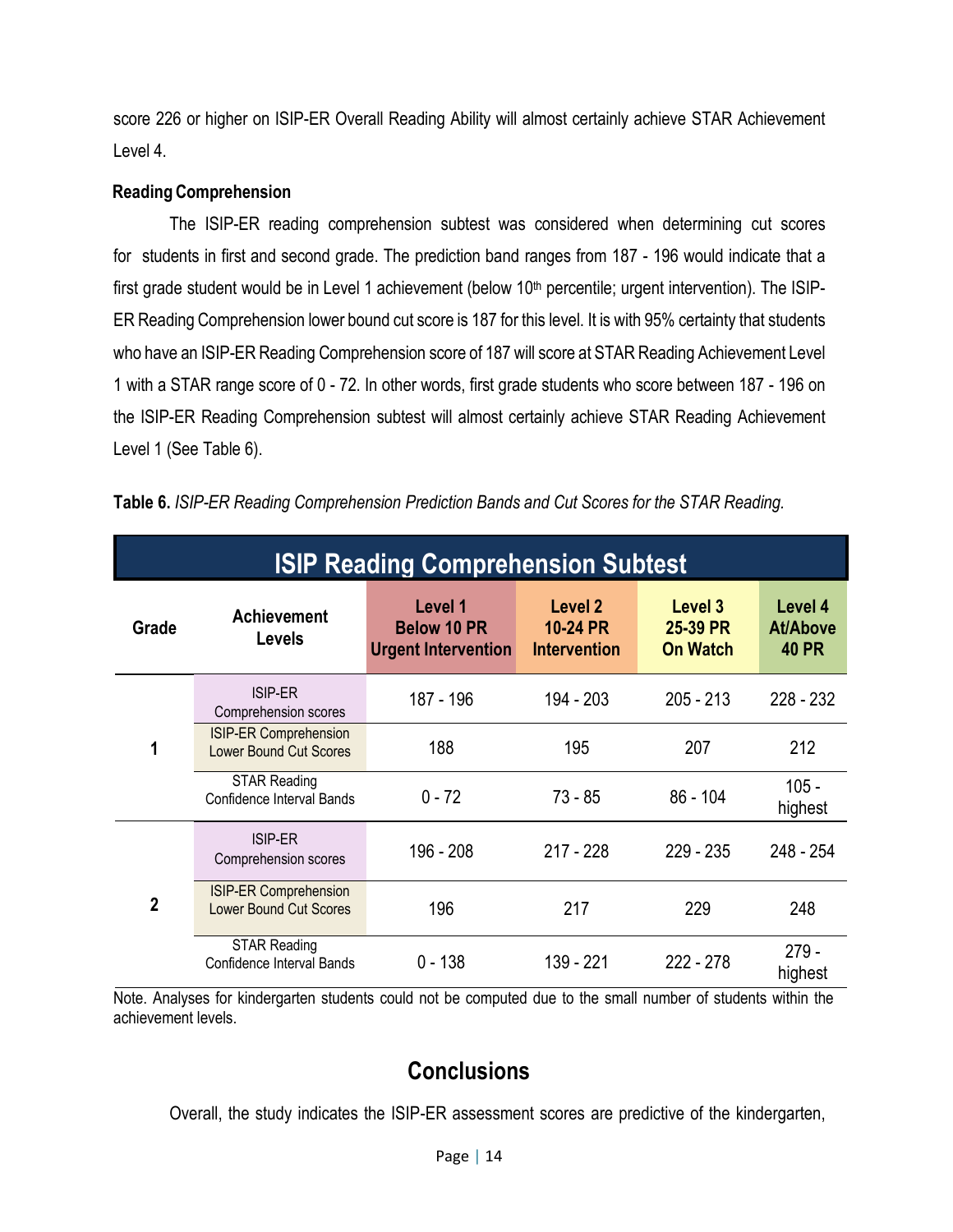first, and second grade students' STAR scores for both the overall score and the reading comprehension subscale score (May). Based on this sample of kindergarten, first, and second grade students (*N* = 988), educators can rely on the ISIP-ER Overall and Reading Comprehension subscale scores to be predictive of STAR scores. The ISIP-ER cut scores are useful for educators to predict students' performance on STAR tests and to guide instruction prior to high-stakes achievement testing of the Florida ELA standards.

The ISIP-ER is designed to be administered monthly during the time students spends using the Istation reading curriculum. Teachers, reading coaches, school counselors, and administrators can view the students' data monthly to determine students' progress towards a satisfactory achievement level in reading on the STAR Reading achievement scores. For example, the ISIP-ER Overall Reading Ability cut score for second grade to pass STAR Achievement Level 3 is 224 - 232. If a second-grade student scores 214 at the beginning of the year (September assessment month), the student will need to gain 10 more points to meet the minimum ISIP-ER Overall Reading Ability lower bound cut score of 224 before STAR testing in the Spring.

Even though this study provided ISIP-ER Overall Reading Ability cut scores and ISIP-ER Reading Comprehension cut scores to prepare students for STAR Reading tests, these scores are presented with 95% certainty. Students' STAR scores may be influenced by other extraneous variables such as environmental, physical, and psychological factors.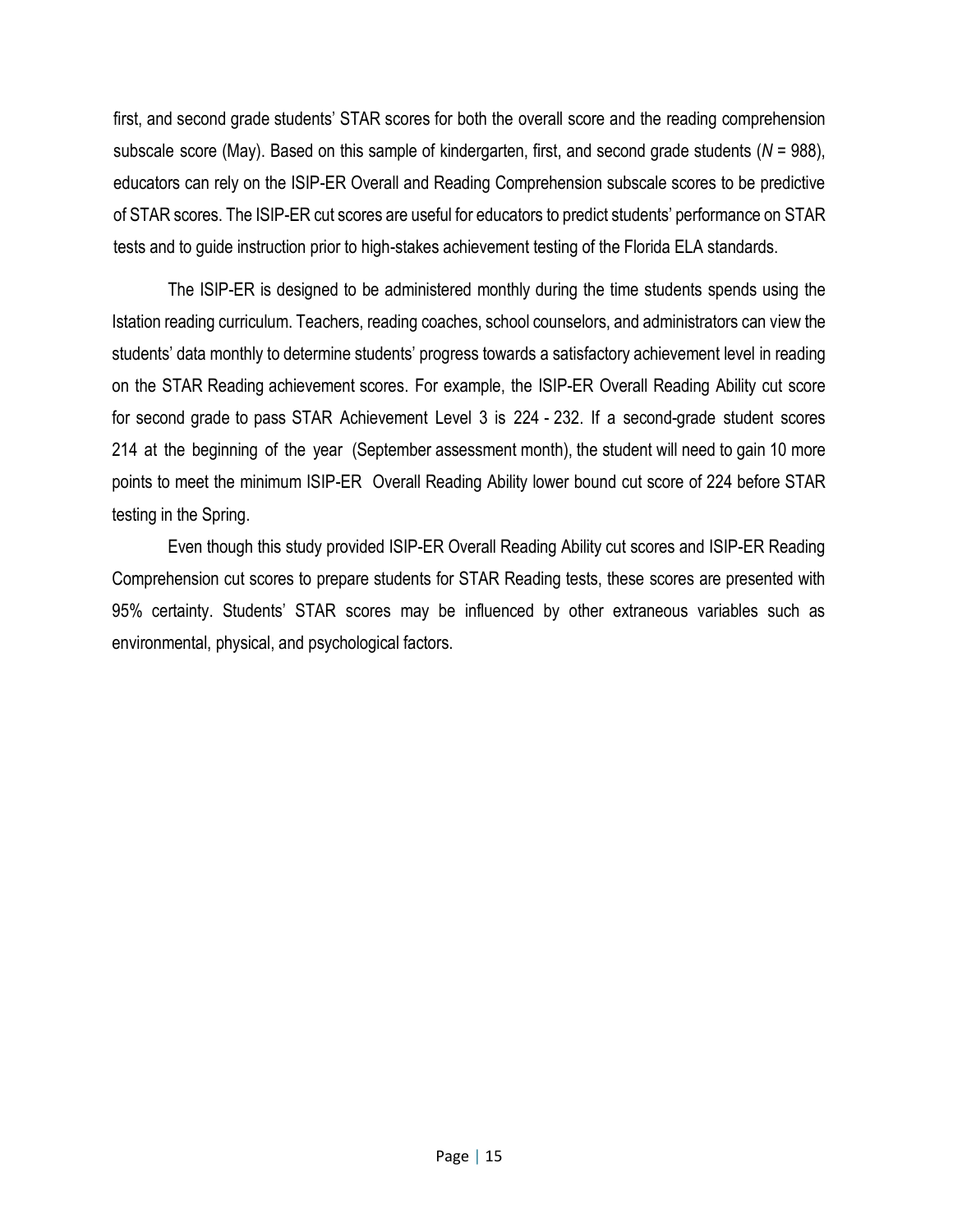## **References**

- Binici, S. (2018). Florida Standards Assessment. 2016–2017 Volume 4 Evidence of Reliability and Validity the Florida Department of Education. https://fsassessments.org/assets/documents/V4\_FSA\_Technical\_Report\_Year\_2016-2017\_FINAL\_508.pdf.
- Campbell, L. O., Lambie, G. W., Hahs-Vaughn, D., Bai, H. (2015). *An investigation of the effects of the Istation Reading program on the reading performance of elementary school students in the state of Florida*. University of Central Florida, Orlando, Fl. [www.ucf.edu/mirc/istation.](http://www.ucf.edu/mirc/istation)
- Campbell, L.O., Lambie, G. W., Planinz, T., & Pulse, L. (2016). *An investigation of the effects of the Istation Reading program on the reading performance of elementary school students in the state of Florida (Year 2)*. Orlando, FL. University of Central Florida. [www.ucf.edu/mirc/istation.](http://www.ucf.edu/mirc/istation)
- Campbell, L. O., Lambie, G. W., & Sutter, C. (2018). *The Florida Report 2017: The Istation Report*. The Morgridge International Reading Center.
- Cohen, J. (1988). *Statistical power analysis for the behavioral sciences* (2nd ed.). Hillsdale, NJ: Lawrence Earlbaum Associates.
- Cohen, J. (1992). A power primer. *Psychological Bulletin, 112*, 155-159. doi:10.1037/00332909.112.1.155
- CPalms.org (2018). *State of Florida's official source for standards information and course descriptions*. [http://www.cpalms.org/Public/search/Standard.](http://www.cpalms.org/Public/search/Standard)
- Florida Department of Education (FLDOE). (2017). *Test Design Summary and Blueprint: English Language Arts Grade 3 English Language Arts Standards Coverage Reading, Language, and Listening Component*. http://www.fldoe.org/core/fileparse.php/5663/urlt/ELATDS.pdf.
- Florida Statues (2017). *Title XLVIII, Chapter 1008, K-20 Education Code*. 1008.22 Student assessment programs for public schools.
- Florida Statues. (2017) *Title XLVIII, Chapter 1008, K-20 Education Code.* 1008.25 Public school student progression; student support; reporting requirements.
- Gaughin, L. (2011). *Report of Istation 2009 Second Grade 2010 Third Grade Users*. [White Paper] Hillsborough County Public Schools: Tampa, FL
- Hoelzle, B. (2012). *Predicting student performance on the developmental reading assessment: An independent comparison of two different tests*. (2nd ed.). [White Paper] Frisco Independent School District: Frisco, TX
- Klingener, N. (2018, September 26). WUSF News. Retrieved from https://wusfnews.wusf.usf.edu/post/year-after-irma-keys-schools-still-feeling-effects-storm
- Luo, T., Guang-Lea, L., & Molina, C. (2017) Incorporating Istation into early childhood classrooms to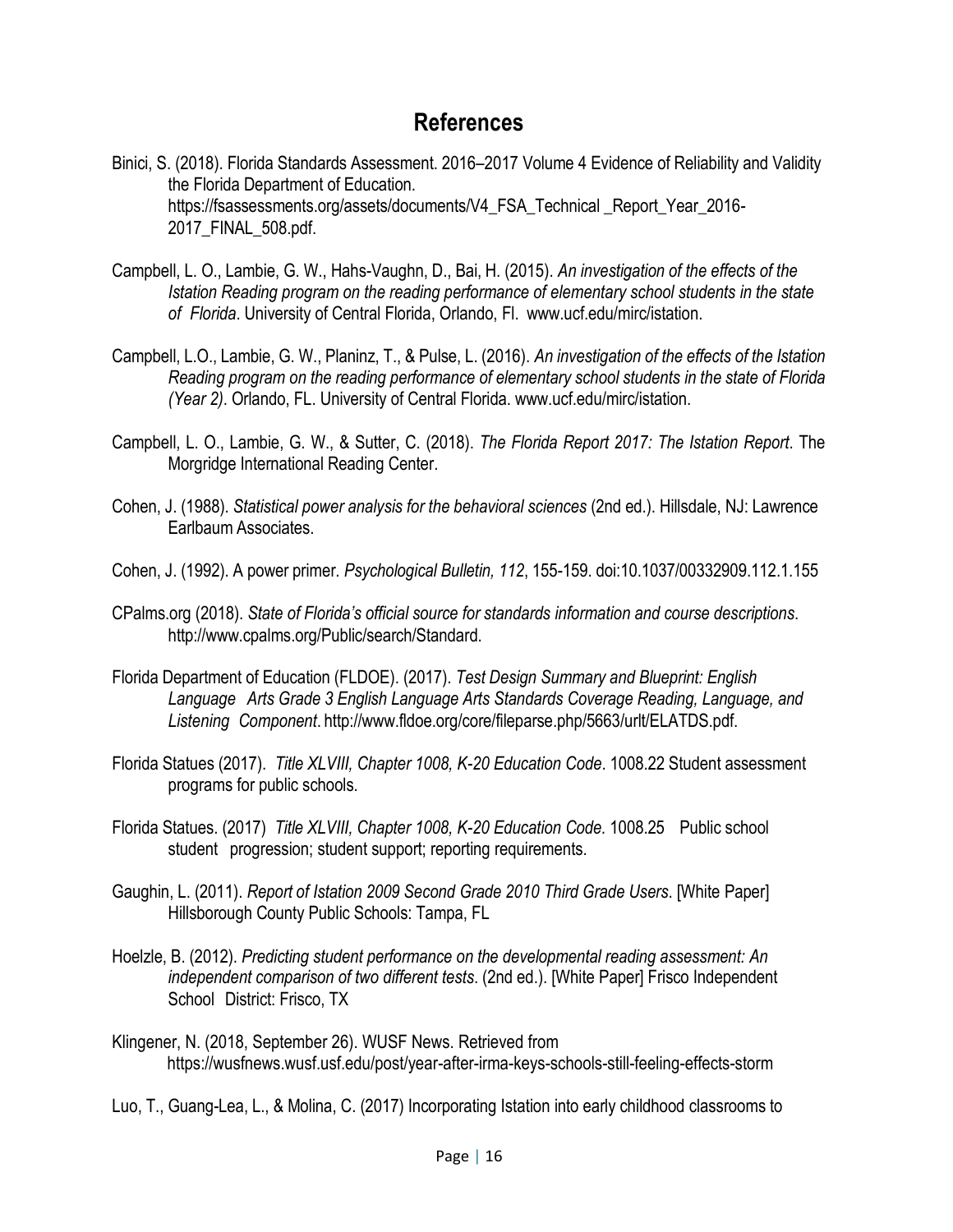improve reading comprehension. *Journal of Information Technology Education: Research 16*, 247- 266. doi: 10.28945/3788

- Mathes, P., Torgesen, J., & Herron, J. (2011). *Technical manual: Istation's Indicators of Progress, Early Reading: Computer Adaptive Testing System for Continuous Progress Monitoring of Reading Growth for Students Pre-K to Grade 3*. Retrieved from: [www.istation.com/studies.](http://www.istation.com/studies)
- Mathes, P., Torgesen, J., & Herron, J. (2016). *Computer Adaptive Testing System for Continuous Progress Monitoring of Reading Growth for Students Pre-K through Grade 3*. Istation.com, Dallas, Texas. Retrieved from: [www.istation.com/studies.](http://www.istation.com/studies)
- Miller, K. C., Bell, S. M., & McCallum, R. S. (2015). Using reading rate and comprehension CBM to predict high-stakes achievement. *Journal of Psychoeducational Assessment, 33*(8), 707-718.
- Patarapichayatham, C., Fahle, W., & Roden, T. R. (2014). *ISIP Reading versus STAAR Reading: The Predictability Study*. Dallas, TX: Istation. Retrieved from: [www.istation.com/studies.](http://www.istation.com/studies)
- Patarapichayatham, C. (2016). *Predictability Study of ISIP Reading and Georgia Milestones Assessment System: 3 rd – 6 th Grade Students*. Dallas, TX: Istation. Retrieved from: [www.istation.com/studies.](http://www.istation.com/studies)
- Patarapichayatham, C. (2017). *Predictability Study of ISIP Reading and Kansas Assessment Program: 3 rd– 6 th Grade Students*. Dallas, TX: Istation. Retrieved from: [www.istation.com/studies.](http://www.istation.com/studies)
- *Piovesana, A., & Senior, G. (2018). How small is big: Sample size and skewness. Assessment, 25(6), 793-800.*

Renaissance Learning (2016). *STAR reading: Technical manual*. Wisconsin Rapids, WI.

Renaissance Learning (2015). *STAR reading: Software manual*. Wisconsin Rapids, WI.

Swets J. A. (1996). Signal Detection Theory and ROC Analysis in Psychology and Diagnostics. *Collected Papers.* Mahwah, Erlbaum, NJ. 94–117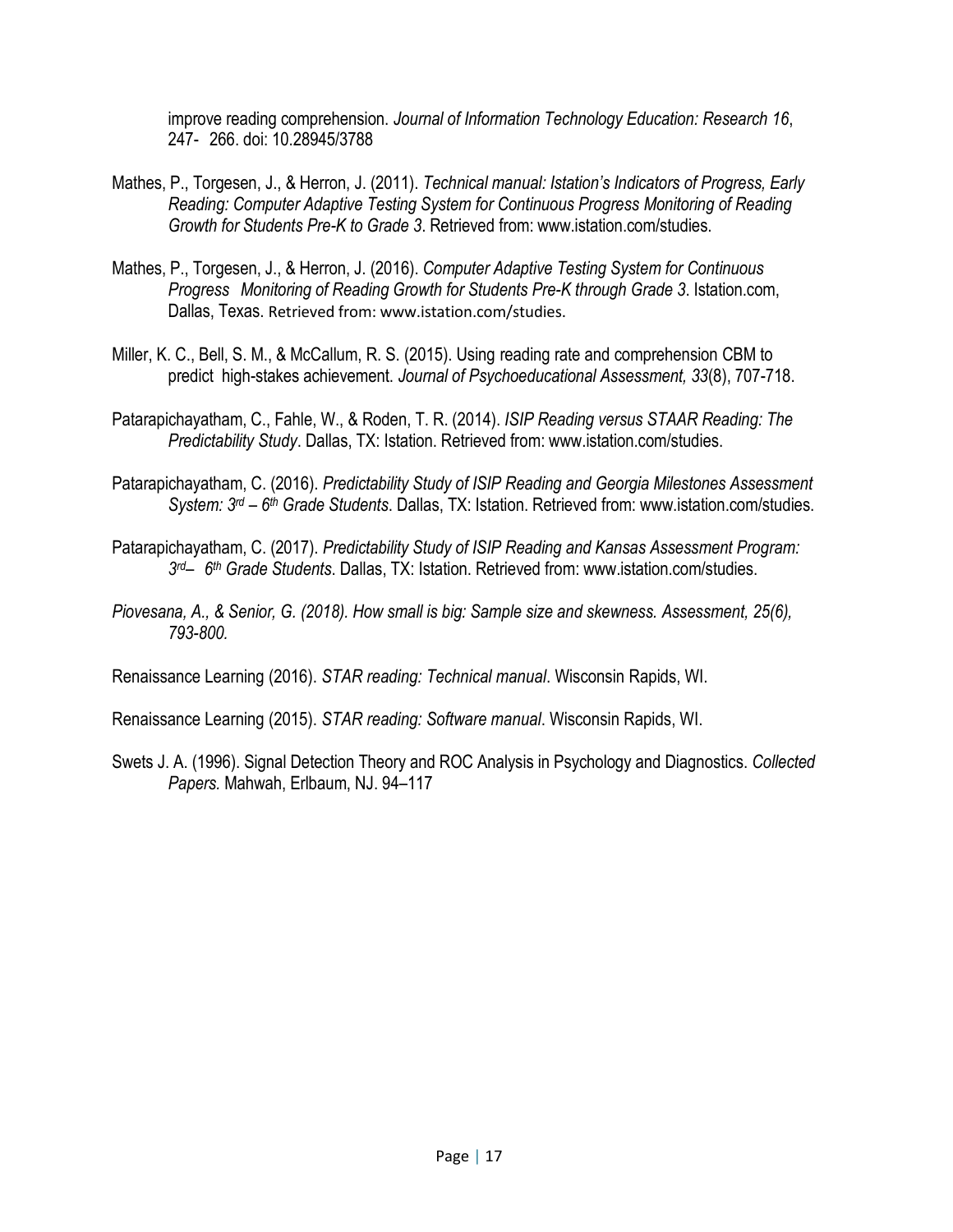# **Appendix A**

### **Table 7. Model Summary<sup>b</sup>**

Simple Linear Regression Analysis for differentiated by grade: ISIP Overall Reading Ability

|                |                   |                | Std. Error of            |                 | <b>Change Statistics</b> |             |     |     |                  |
|----------------|-------------------|----------------|--------------------------|-----------------|--------------------------|-------------|-----|-----|------------------|
| Grade          | R                 | R <sup>2</sup> | Adjusted $R^2$<br>square | the<br>Estimate | $R^2$ Change             | F<br>Change | df1 | df2 | Sig. F<br>Change |
| Κ              | .659a             | .435           | .421                     | 48.830          | .435                     | 33.039      |     | 43  | .000             |
|                | .745 <sup>a</sup> | .555           | .554                     | 81.068          | .555                     | 604.469     |     | 485 | .000             |
| $\overline{2}$ | .796a             | .633           | .632                     | 92.381          | .633                     | 783.696     |     | 454 | .000             |

a. Predictors: (Constant), May Overall Score

b. Dependent Variable: STAR scale score

#### **Table 8.ANOVA <sup>a</sup>**

| Grade          |            | Sum of<br>Squares | df  | Mean Square | F       | Sig.              |
|----------------|------------|-------------------|-----|-------------|---------|-------------------|
| K.             | Regression | 78778.67          | 1   | 78778.67    | 33.039  | .000 <sub>b</sub> |
|                | Residual   | 102529.63         | 43  | 2384.41     |         |                   |
|                | Total      | 181308.311        | 44  |             |         |                   |
|                | Regression | 3972611.36        | 1   | 3972611.36  | 604.469 | .000 <sup>b</sup> |
|                | Residual   | 3187451.57        | 485 | 6572.06     |         |                   |
|                | Total      | 7160062.94        | 486 |             |         |                   |
| $\overline{2}$ | Regression | 6688296.66        | 1   | 6688296.66  | 783.696 | .000 <sup>b</sup> |
|                | Residual   | 3874573.11        | 454 | 8534.30     |         |                   |
|                | Total      | 10562869.78       | 455 |             |         |                   |

a. Dependent Variable: STAR scale score

b. Predictors: (Constant), May\_Overall\_Score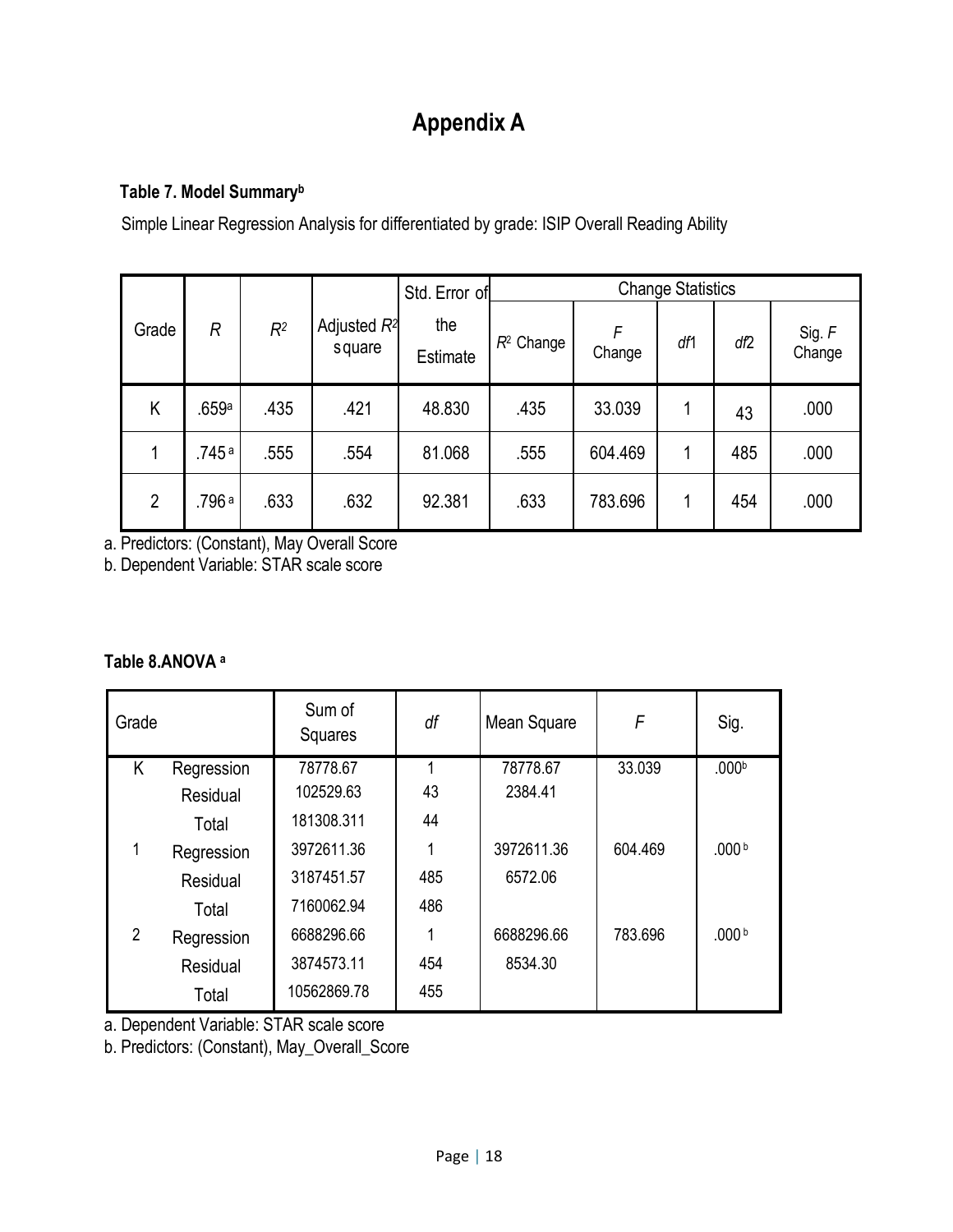#### **Table 9. Coefficients<sup>a</sup>**

| Grade                     |                           | Unstandardized<br>Coefficients |            | Standardized<br>Coefficients |          |      |
|---------------------------|---------------------------|--------------------------------|------------|------------------------------|----------|------|
|                           |                           | B                              | Std. Error | <b>Beta</b>                  |          | sig  |
| Κ                         | (Constant)                | $-823.325$                     | 42.256     |                              | $-19.48$ | .000 |
|                           | <b>ISIP</b> overall score | 4.712                          | .192       | .745                         | 24.58    | .000 |
|                           | (Constant)                | $-1108.938$                    | 52.936     |                              | $-20.94$ | .000 |
| <b>ISIP</b> overall score |                           | 6.170                          | .220       | .796                         | 27.99    | .000 |
| $\overline{2}$            | (Constant)                | $-610.929$                     | 128.892    |                              | $-4.74$  | .000 |
|                           | <b>ISIP</b> overall score | 3.542                          | .616       | .659                         | 5.74     | .000 |

a. Dependent Variable: STAR scale score

#### **Table 10. Simple Linear Regression Analysis: ISIP Reading Comprehension**

# **Model Summary<sup>b</sup>**

|       |       |                |                | Std. Error         |                          |        | <b>Change Statistics</b> |     |                  |
|-------|-------|----------------|----------------|--------------------|--------------------------|--------|--------------------------|-----|------------------|
| Grade | R     | R <sup>2</sup> | Adjusted<br>R2 | of the<br>Estimate | R <sup>2</sup><br>Change | Change | df1                      | df2 | Sig. F<br>Change |
| Κ     | .412a | .170           | .151           | 59.15              | .170                     | 8.81   |                          | 43  | .005             |
|       | 769   | .592           | .591           | 77.63              | 592                      | 702.90 |                          | 485 | .000             |
|       | .697  | .486           | .485           | 109.32             | .486                     | 429.78 |                          | 454 | .000             |

a. Predictors: (Constant), May Reading Comprehension

b. Dependent Variable: STAR scale score